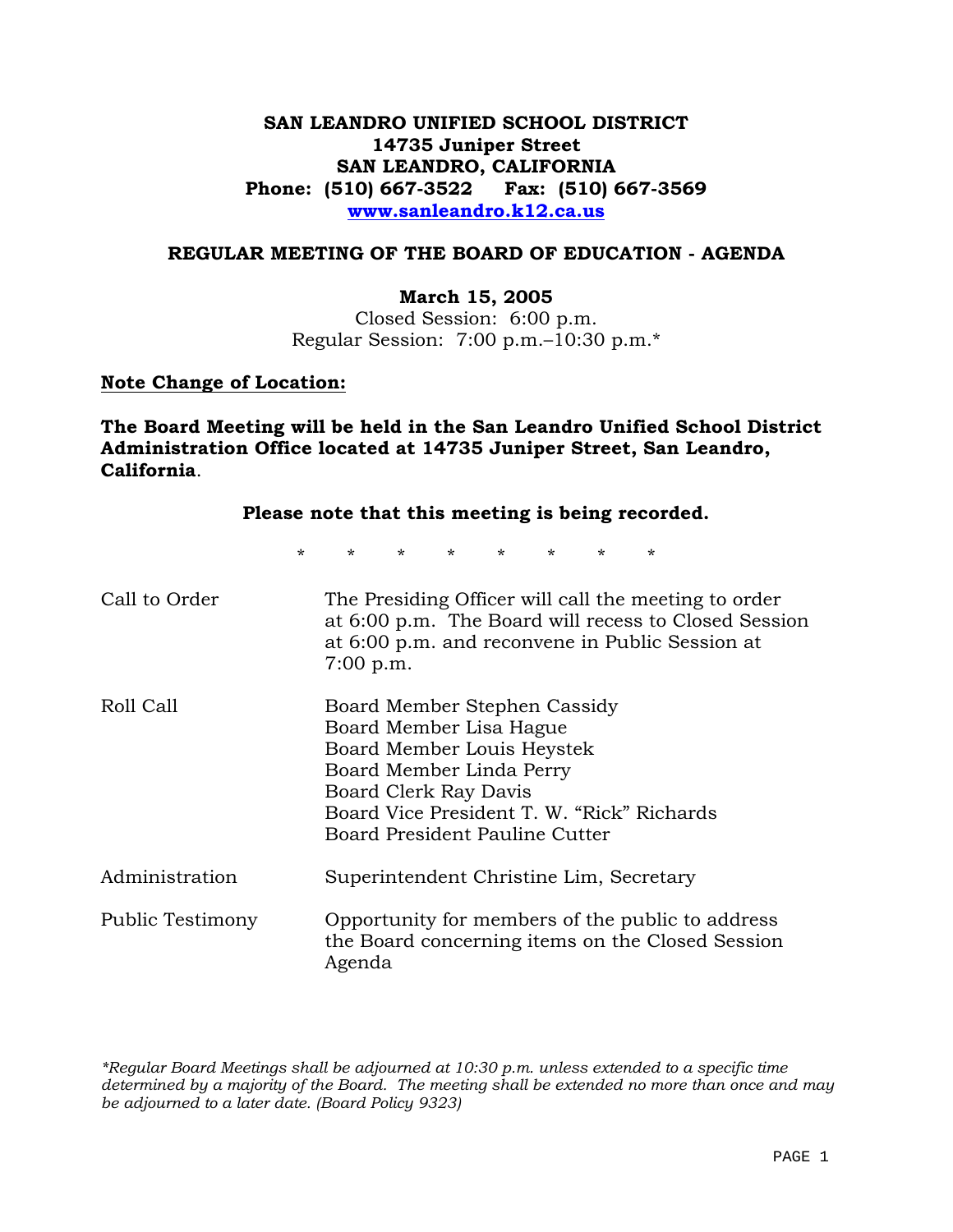Prior to the Public Session, the Board will meet in Closed Session pursuant to Educations Code Sections 35146 and 48918(c); and Government Code Section 54956.8, and 54957.

- a) Student Expulsions
- b) Public Employee Performance Evaluation, Title: Superintendent
- c) Public Employee Discipline/Dismissal/Release
- d) Conference with Real Property Negotiator

| Report Closed<br><b>Session Action</b> | Motion __________ Second __________ Vote ________ |                                         |                                                                                                                                                                                                                                                                                                                                                                                                                                                                                                                                                                                                                                                                                                                                                                                                                                                                                                                                                                                                                       |
|----------------------------------------|---------------------------------------------------|-----------------------------------------|-----------------------------------------------------------------------------------------------------------------------------------------------------------------------------------------------------------------------------------------------------------------------------------------------------------------------------------------------------------------------------------------------------------------------------------------------------------------------------------------------------------------------------------------------------------------------------------------------------------------------------------------------------------------------------------------------------------------------------------------------------------------------------------------------------------------------------------------------------------------------------------------------------------------------------------------------------------------------------------------------------------------------|
| Pledge of Allegiance                   |                                                   |                                         |                                                                                                                                                                                                                                                                                                                                                                                                                                                                                                                                                                                                                                                                                                                                                                                                                                                                                                                                                                                                                       |
| Approve Agenda                         | Motion __________ Second __________ Vote ________ |                                         | Approve the Regular Meeting Agenda of March 15, 2005                                                                                                                                                                                                                                                                                                                                                                                                                                                                                                                                                                                                                                                                                                                                                                                                                                                                                                                                                                  |
| Legal Statement                        | 54954.2(a)                                        |                                         | Members of the audience who wish to address the<br>Board are asked to complete the yellow card available at<br>the entrance and submit it to the Board's Administrative<br>Assistant. Speakers who have completed the card will be<br>called when the item is reached on the agenda or, for<br>non-agenda items, during the Public Testimony. Cards<br>are to be turned in before the item is reached on the<br>agenda. Please note that this meeting is being recorded.<br>State law prohibits the Board of Education from taking<br>any action on or discussing items that are not on the<br>posted agenda except to A) briefly respond to statements<br>made or questions posed by the public in attendance; B)<br>ask questions for clarification; C provide a reference to a<br>staff member or other resource for factual information in<br>response to the inquiry; or D) ask a staff member to<br>report back on the matter at the next meeting and/or put<br>it on a future agenda. (Government Code Section |
| <b>REPORTS</b>                         |                                                   | <b>Student Representatives' Reports</b> |                                                                                                                                                                                                                                                                                                                                                                                                                                                                                                                                                                                                                                                                                                                                                                                                                                                                                                                                                                                                                       |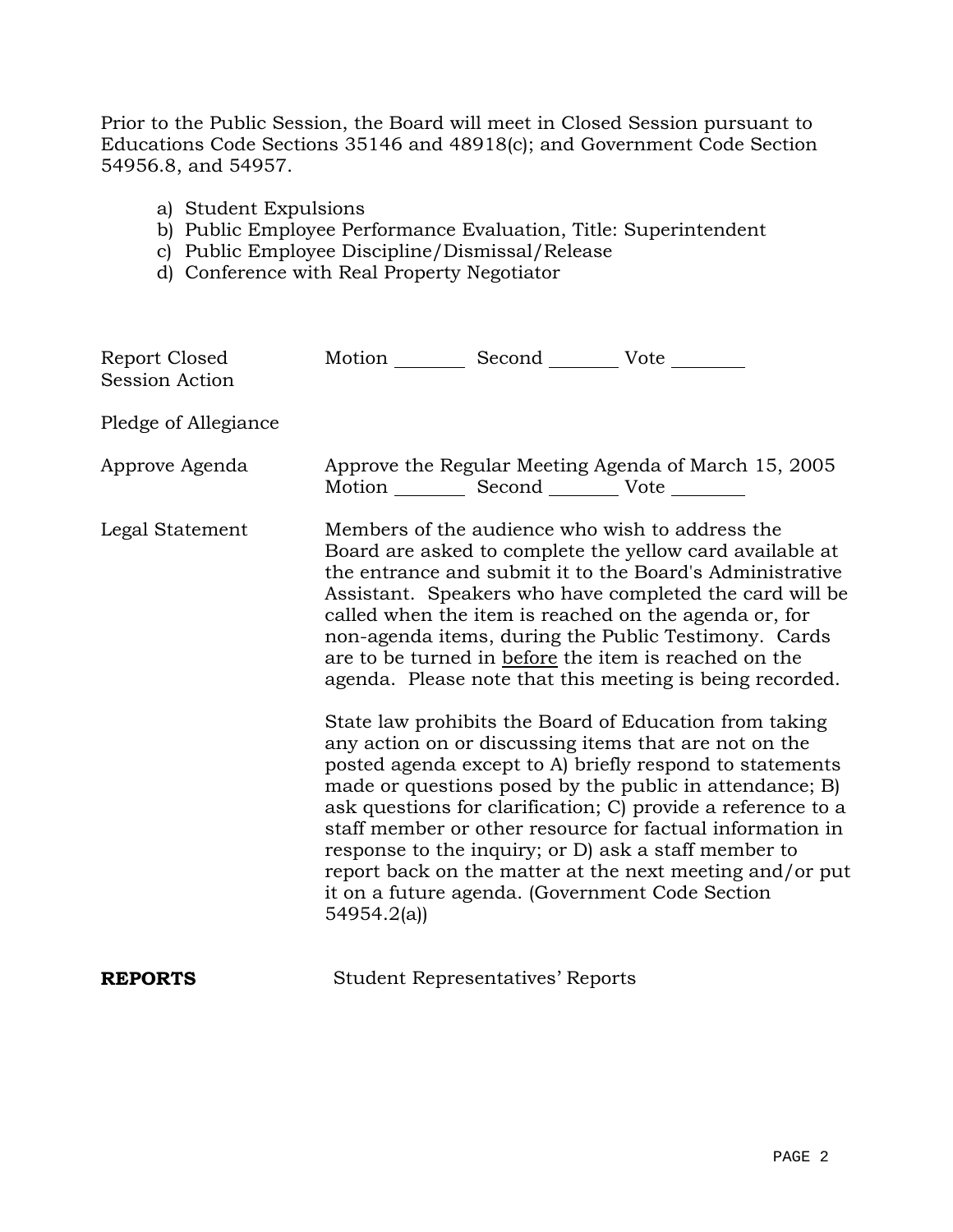## **PRESENTATIONS**

- Certificates of Appreciation for Mary Styner, San Leandro High School Academy of Business and Finance Teacher and Deborah Maynard, DECA Coordinator.
- \* Certificates of Appreciation for ROP Students of the Month for March 2005:
	- Natalie Orozco-Dental Assisting
	- Catherine Paschen, Academy for Business and Finance
- \* Certificates of Accomplishment for SkillsUSA/VICA Regional competition Secondary Division Winners:
	- Rahman Berrada-Computer Maintenance Technology-Gold Medal Winner
	- Jeff Hoag Collision Repair Technology Silver Medal Winner
	- Luis Jimenez Collision Repair Technology Silver Medal Winner
	- Joseph Mayer Welding Manufacturing Gold Medal Winner
	- Brion Garside Welding Manufacturing Silver Medal Winner
- \* Certificates of Appreciation for the California State DECA Competition Winners:

DECA

- Alicia Ach, 1st Place
- Danielle Masarweh, 2<sup>nd</sup> Place

#### NFTE

- Edwin Rodriguez, Entrepreneur of the Year
- \* Steve Westcoat from Perry Smith, LLP will present the Audit Report for 2003/2004

#### **PUBLIC TESTIMONY ON NON-AGENDA ITEMS**

**REPORTS** Correspondence Superintendent's Report Board Committee Reports

- Curriculum
- Facilities/Technology
- Finance

Board Representatives' Reports

• Eden Area Regional Occupational Program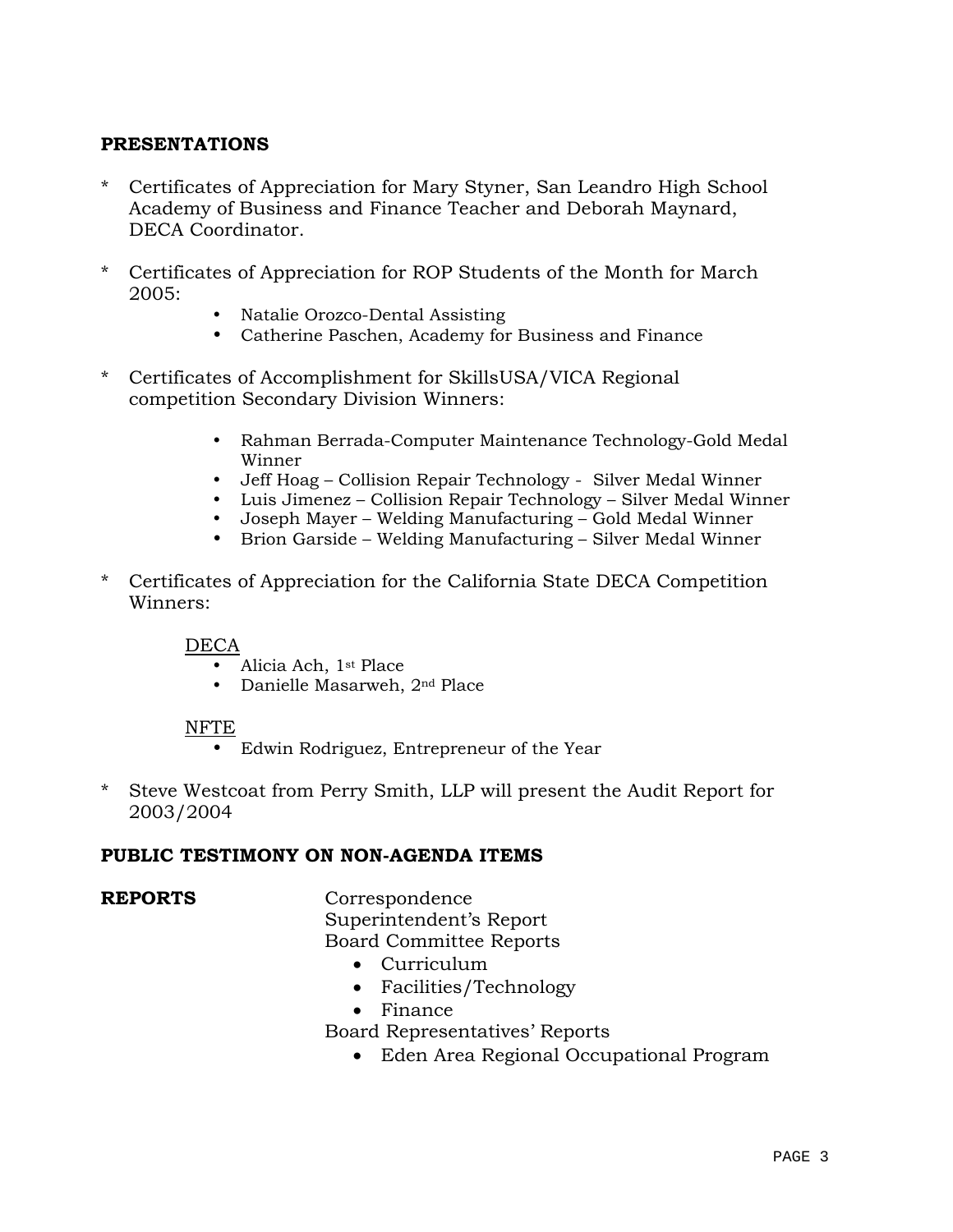# **CONSENT ITEMS**

These items are considered routine and may be enacted by a single motion. At the request of any member of the Board, any item on the consent agenda shall be removed and given individual consideration for action as a regular agenda item.

## General Services

| $1.1-C$<br>Approval of Board<br>Minutes-<br>February 23, 24, 2005              | Staff Recommendation:<br>Approve the minutes of the special board meeting,<br>CSBA Single District Governance Team<br>Workshop, February 23, 24, 2005.<br>Motion _________ Second __________ Vote ______ |  |  |
|--------------------------------------------------------------------------------|----------------------------------------------------------------------------------------------------------------------------------------------------------------------------------------------------------|--|--|
| $1.2-C$<br>Approval of Board<br>Minutes-<br>March 1, 2005                      | Staff Recommendation:<br>Approve the minutes of the regular board meeting<br>held on March 1, 2005.<br>Motion _________ Second __________ Vote _______                                                   |  |  |
| $1.3-C$<br>Approval of Board<br>Minutes –<br>March 7, 2005                     | Staff Recommendation:<br>Approve the minutes of the special board meeting<br>held on March 7, 2005.<br>Motion _________ Second __________ Vote _______                                                   |  |  |
| Human Resources                                                                |                                                                                                                                                                                                          |  |  |
| $2.1-C$<br>Acceptance of<br>Personnel Report                                   | Staff Recommendation:<br>Accept Personnel Report as submitted.<br>Motion _________ Second __________ Vote _______                                                                                        |  |  |
| $2.2 - C$<br>Adoption of Resolution<br>#05-20, Variable Term<br>Waiver Request | Staff Recommendation:<br>Adopt Resolution #05-20, Variable Term Waiver<br>Request.<br>Motion _________ Second __________ Vote _______                                                                    |  |  |
| <b>Educational Services</b>                                                    |                                                                                                                                                                                                          |  |  |
| $3.1-C$<br>Acceptance of<br>Donations                                          | Staff Recommendation:<br>Approve the acceptance of gifts to the District as<br>follows:                                                                                                                  |  |  |
|                                                                                | <b>Garfield Elementary School</b><br>6 cases of copy paper from Alicia Diwa-Rivera                                                                                                                       |  |  |
|                                                                                | <b>Jefferson Elementary School</b><br>Various office supplies from Gay Y. Gagnon<br>\$1,000 for musical instruments from Wells                                                                           |  |  |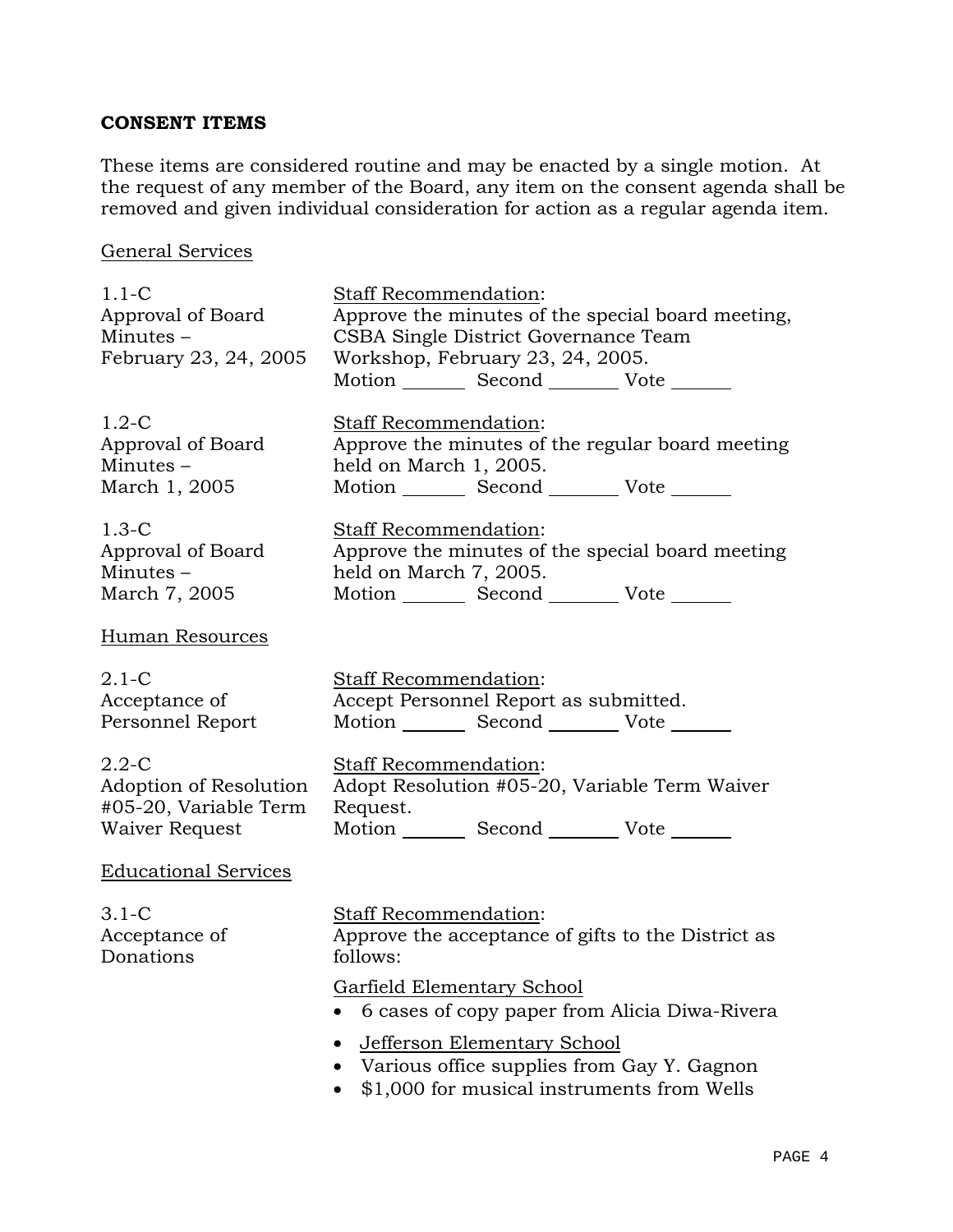| Acceptance of<br>Donations cont.                                                                               | Fargo Bank<br>San Leandro High School           | shop from Barry Ferrier                                                                                                  | • A 1991 Chevrolet Lumina donated to the auto     |
|----------------------------------------------------------------------------------------------------------------|-------------------------------------------------|--------------------------------------------------------------------------------------------------------------------------|---------------------------------------------------|
|                                                                                                                |                                                 | Motion Second Vote ______                                                                                                |                                                   |
| Business, Operations and Facilities                                                                            |                                                 |                                                                                                                          |                                                   |
| $4.1-C$<br>Ratification of Payroll                                                                             | <b>Staff Recommendation:</b><br>\$4,434,727.79. | Motion Second Vote ______                                                                                                | Ratify the February 2005 payroll in the amount of |
| $4.2-C$<br>Approval of Bill<br>Warrants                                                                        | <b>Staff Recommendation:</b>                    | the amount of \$5,344,154.43.<br>Motion Second Vote                                                                      | Approve Bill Warrants #88109146-88120131 in       |
| $4.3-C$<br>Three-Year Lease<br>Agreement for Laptop<br>Computers for the new<br>Jefferson Elementary<br>School | Staff Recommendation:<br>School.                | Approve the 3-year lease agreement for laptop<br>computers for the new Jefferson Elementary<br>Motion Second Vote ______ |                                                   |

## **ACTION ITEMS**

These items are presented for action at this time. Some may have been reviewed at a previous meeting.

### Educational Services

3.1-A Recommendation from Administrative Panel for Expulsion Staff Recommendation: Approve the Administration Panel's recommendation for expulsion for student E15- 04/05. Motion Second Vote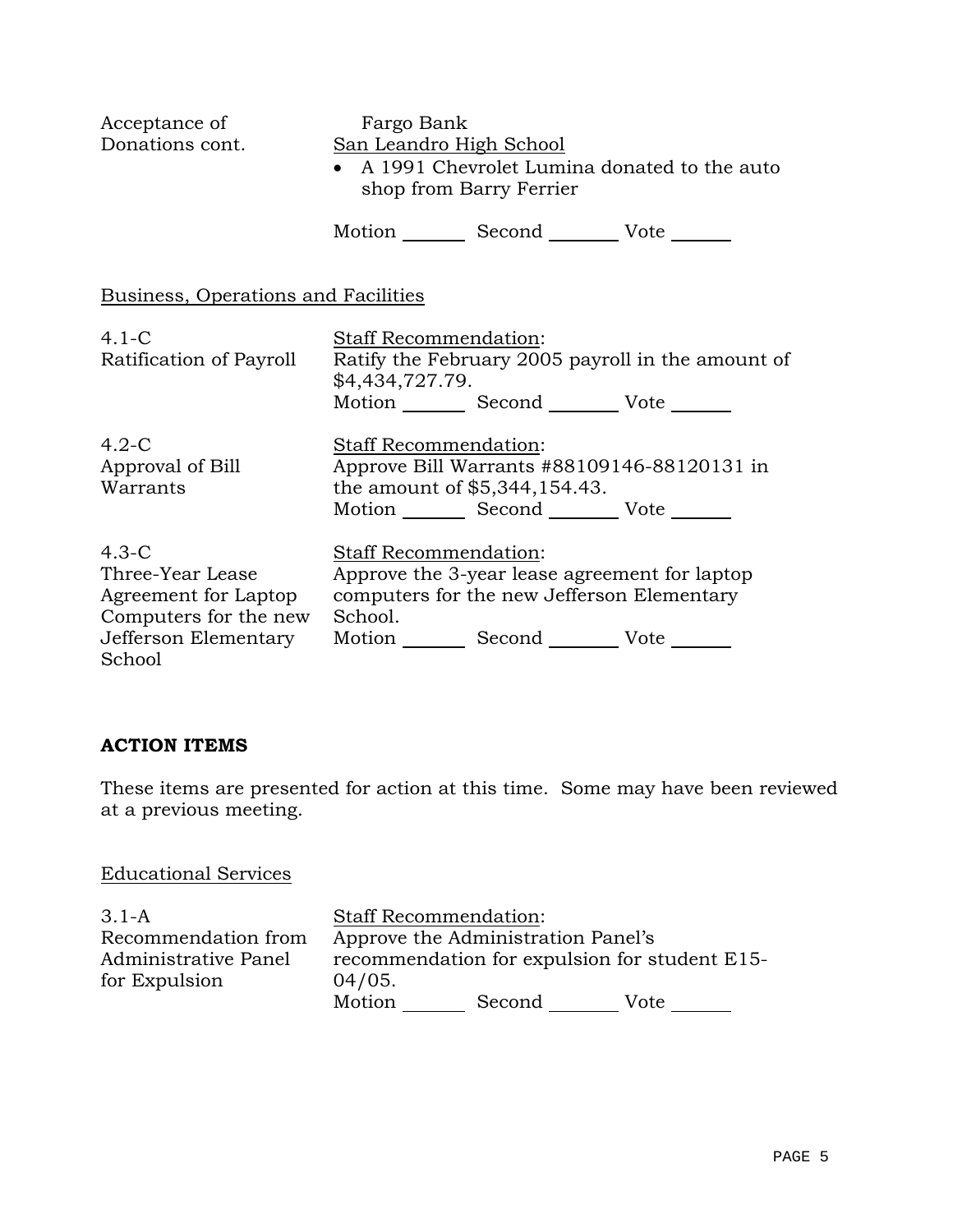| $3.2-A$<br>Recommendation from<br>Administrative Panel<br>for Expulsion   | <b>Staff Recommendation:</b><br>Approve the Administrative Panel's<br>recommendation for expulsion for student E16-<br>04/05.<br>Motion Second Vote |
|---------------------------------------------------------------------------|-----------------------------------------------------------------------------------------------------------------------------------------------------|
| $3.3 - A$<br>Recommendation from<br>Administrative Panel<br>for Expulsion | <b>Staff Recommendation:</b><br>Approve the Administrative Panel's<br>recommendation for expulsion for student E17-<br>04/05.<br>Motion Second Vote |
| Business, Operations and Facilities                                       |                                                                                                                                                     |
| 11 A                                                                      | $Q_{\text{tot}}$ $\Omega$ December of $\Omega$                                                                                                      |

| $4.1 - A$              | <b>Staff Recommendation:</b>                      |
|------------------------|---------------------------------------------------|
| Change Order $#13 -$   | Approve Change Order #13 to Arntz Builders Inc.   |
| Health & Safety        | for the Health & Safety Retrofit Modernization of |
| Retrofit Modernization | Bancroft and John Muir Middle School Project;     |
| of Bancroft and John   | Bid Package #03-04.                               |
| Muir Middle Schools    | Motion Second Vote                                |
| $4.2-A$                | <b>Staff Recommendation:</b>                      |
| 2003/2004 Fiscal Year  | Accept the annual audit for the 2003/2004 fiscal  |
| Independent Audit      | year as prepared by the firm of Perry-Smith, LLP. |
| Report                 | Motion _______ Second _________ Vote ______       |

## **CONFERENCE**

These items are submitted for advance planning and to assist the Board in establishing future agenda items. The Board may, however, take action on the following:

# General Services

| $1.1-CF$             | <b>Staff Recommendation:</b>                      |
|----------------------|---------------------------------------------------|
| Communication        | The Board will discuss and consider restoring the |
| Committee            | Communication Committee.                          |
|                      | Motion Second Vote                                |
| $1.2-CF$             | <b>Staff Recommendation:</b>                      |
| San Leandro Unified  | The Board will discuss and consider obtaining an  |
| School District      | independent review of the non-academic &          |
| Organizational Audit | educational service delivery systems of the       |
|                      | District.                                         |
|                      | Motion _________ Second _______<br>Vote           |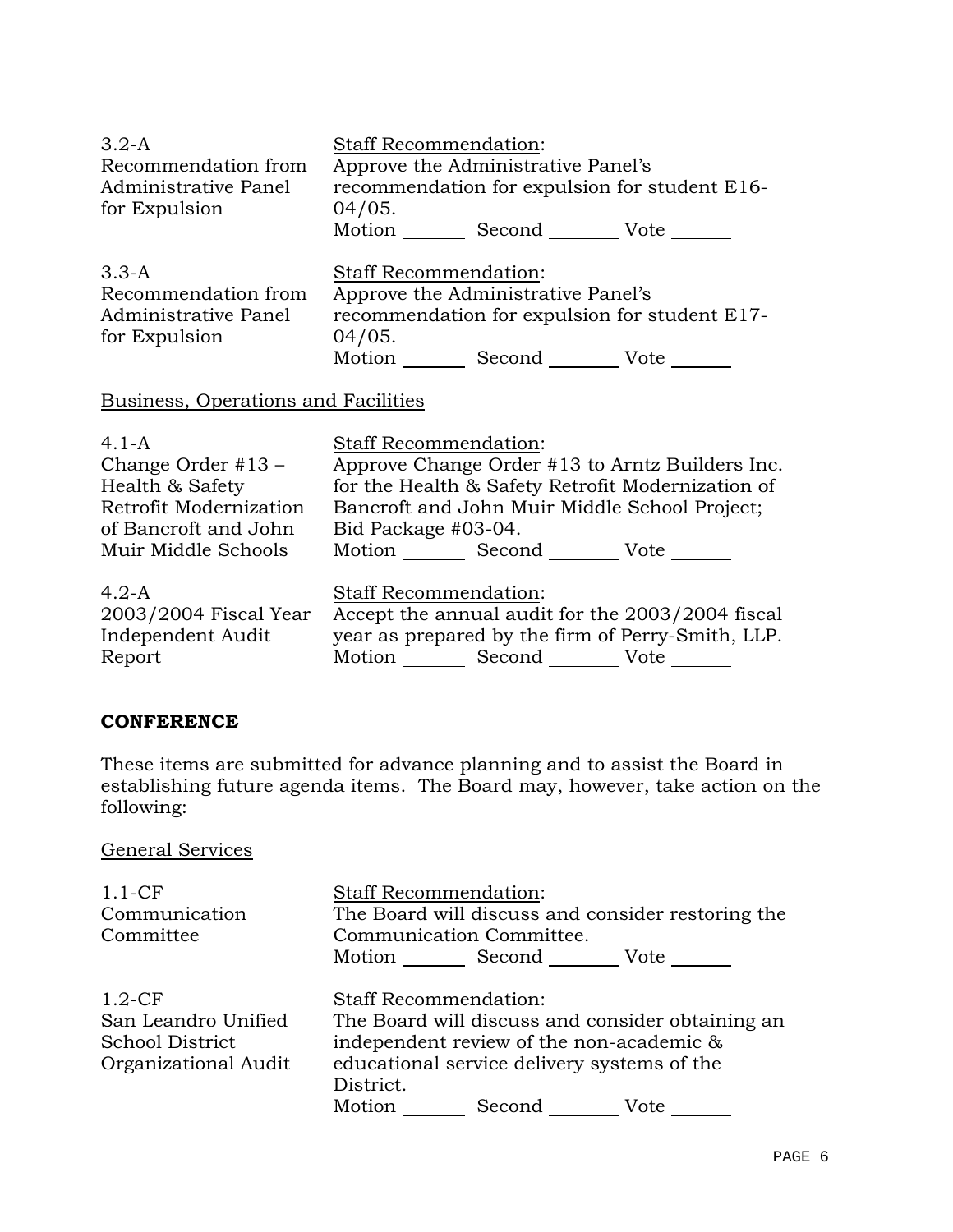# Educational Services

| $3.1-CF$<br>Proposed New Courses<br>for San Leandro High<br>School | <b>Staff Recommendation:</b><br>Approve the five courses for San Leandro High<br>School to be implemented in fall 2005.<br>Motion Second Vote |                                               |
|--------------------------------------------------------------------|-----------------------------------------------------------------------------------------------------------------------------------------------|-----------------------------------------------|
| $3.2-CF$<br>Health Supplemental<br><b>Adoption Materials</b>       | Staff Recommendation:<br>Adopt Project TND: Towards No Drug Abuse as<br>High School and Lincoln High School.<br>Motion Second Vote            | supplemental health materials for San Leandro |
| $3.3-CF$<br>Supplemental Adoption<br>for English Learners          | <b>Staff Recommendation:</b><br>Adopt the supplemental materials for English<br>Learners.<br>Motion _______ Second __________ Vote _____      |                                               |

# Business, Operations and Facilities

| $4.1-CF$<br>Second Interim Report<br>Fiscal Year 2004/2005            | <b>Staff Recommendation:</b><br>Approve Second Interim Report – Fiscal Year<br>2004/2005.<br>Motion _________ Second _________ Vote _______                                                            |
|-----------------------------------------------------------------------|--------------------------------------------------------------------------------------------------------------------------------------------------------------------------------------------------------|
| $4.2-CF$<br>Roosevelt Proposition<br>55 Library Renovation<br>Project | <b>Staff Recommendation:</b><br>Approve staff recommendation for VBM Architect<br>to be the architect of records for the Roosevelt<br>Proposition 55 Library Renovation Project.<br>Motion Second Vote |
| $4.3-CF$<br>San Leandro High<br>School Growth<br>Recommendation       | Staff Recommendation:<br>Approve the portable purchase plan and<br>classroom renovation proposal to accommodate<br>the projected growth at San Leandro High School.<br>Motion Second Vote              |
| <b>INFORMATION</b>                                                    |                                                                                                                                                                                                        |

Business, Operations and Facilities

| $4.1-I$                | <b>Staff Recommendation:</b>               |
|------------------------|--------------------------------------------|
| Miscellaneous Receipts | Miscellaneous receipts in the amount of    |
|                        | $$1,023,316.51$ have been deposited in the |
|                        | Treasury of Alameda County.                |